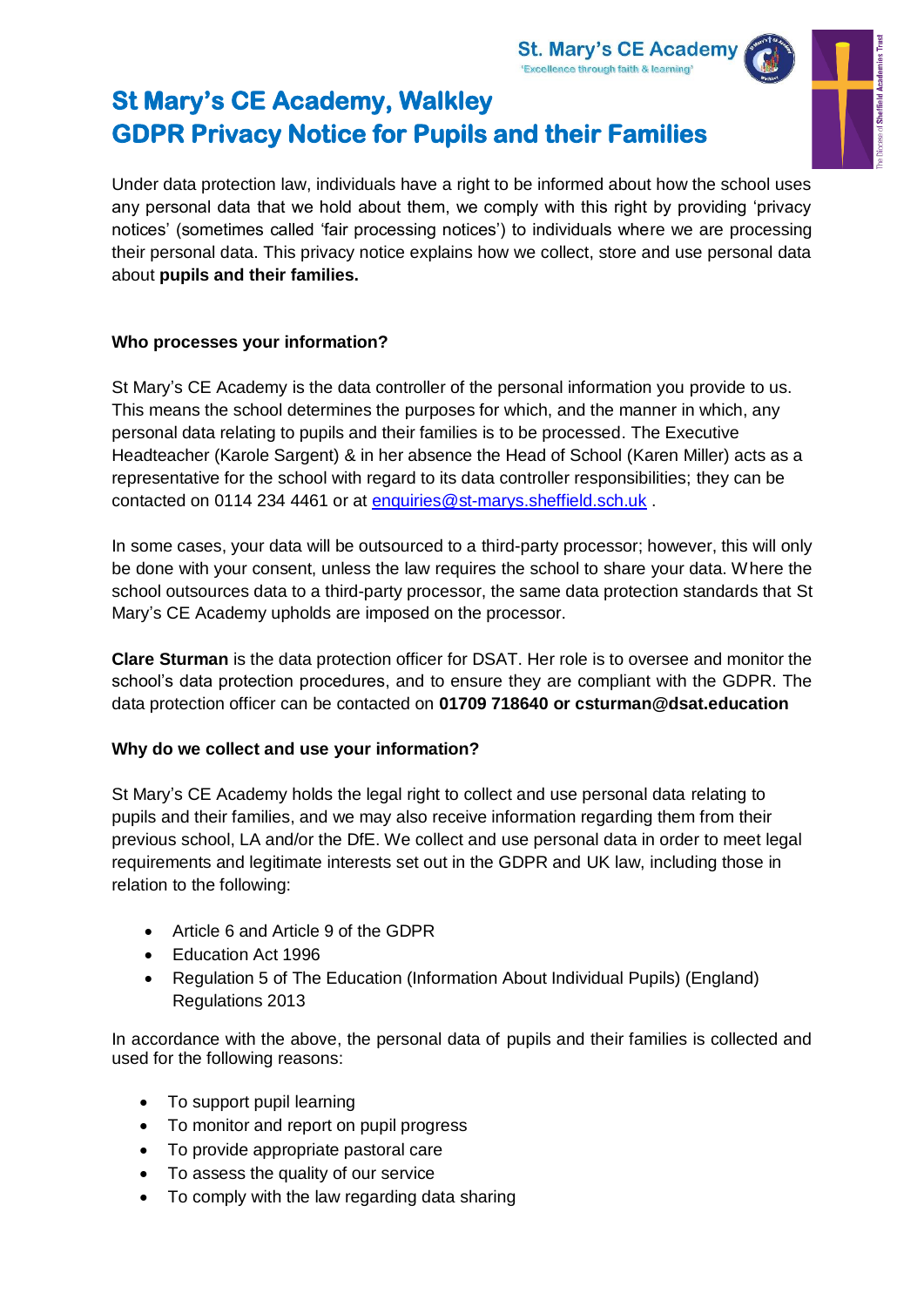### **Which data is collected?**

The categories of pupil information that the school collects, holds and shares include the following:

- Personal information e.g. names, date of birth, pupil numbers and addresses
- Characteristics e.g. ethnicity, language, nationality, country of birth and free school meal eligibility
- Attendance information e.g. number of absences and absence reasons
- Assessment information e.g. national curriculum assessment results
- Medical (such as doctors' information, child health, dental health, allergies, medication and dietary requirements)
- Information relating to SEND
- Behavioural information e.g. number of temporary exclusions
- Safeguarding information
- Photograph and Film images
- Details of any support received, including care packages, plans and support providers.

We may also hold data about pupils that we receive from other organisations, including other schools, local authorities and the Department for Education.

### **The lawful basis for processing this information is under Article 6 of the GDPR:**

- Public Task the processing is necessary for the school to perform a task in the public interest or for the official functions, and the task or function has a clear basis in law.
- Consent the parent/carer has given clear consent for the school to process the pupil's personal data for specific purposes.
- Legal Obligation processing personal data that is necessary for the legitimate interests of the school or those of a third party.

### **Where special categories of data are collected under Article 9 of the GDPR:**

- The data subject has been given specific consent to the processing of their personal data for one or more specified purposes.
- Processing is necessary for reasons of substantial public interest, on the basis of Union or Member State law which shall be proportionate to the aim pursued, respect the essence of the right of data protection and provide for suitable and specific measures to safeguard the fundamental rights in the interests of the data subject**.**

Whilst the majority of the personal data you provide to the school is mandatory, some is provided on a voluntary basis. When collecting data, the school will inform you whether you are required to provide this data or if your consent is needed. Where consent is required, the school will provide you with specific and explicit information with regards to the reasons the data is being collected and how the data will be used.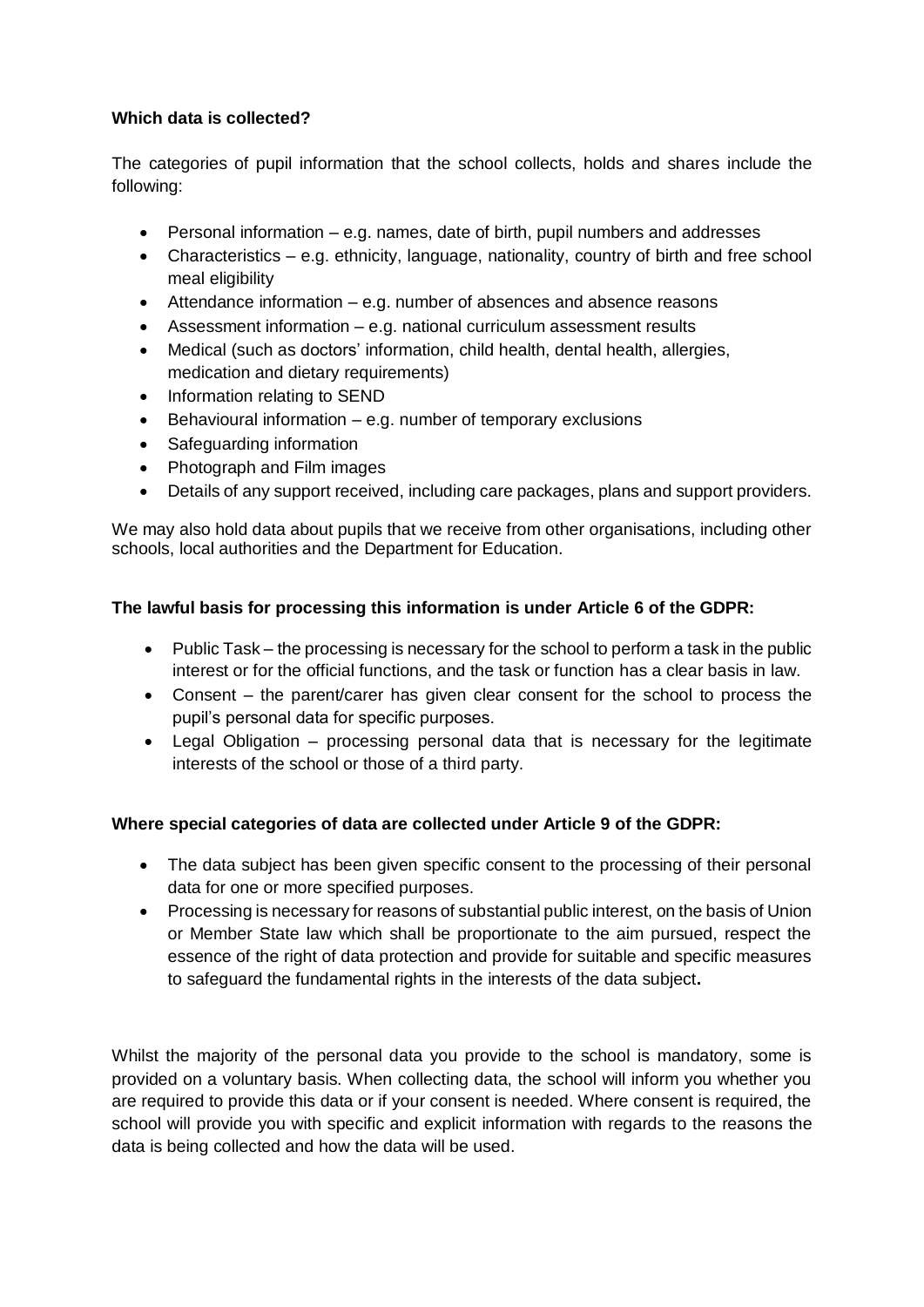### **How long is your data stored for?**

Personal data relating to pupils at St Mary's CE Academy and their families is stored in line with the school's **DSAT Trust Retention Schedule**.

In accordance with the GDPR, the school does not store personal data indefinitely; data is only stored for as long as is necessary to complete the task for which it was originally collected.

#### **Will my information be shared?**

The Department for Education (DfE) collects personal data from educational settings and local authorities via various statutory data collections. We are required to share information about our pupils with the Department for Education (DfE) either directly or via our local authority for the purpose of those data collections, under [Section 537A of the Education Act](http://www.legislation.gov.uk/ukpga/1996/56/section/537A)  [1996.](http://www.legislation.gov.uk/ukpga/1996/56/section/537A)

Putting the school census on a statutory basis:

- means that schools do not need to obtain parental or pupil consent to the provision of information
- ensures schools are protected from any legal challenge that they are breaching a duty of confidence to pupils
- helps to ensure that returns are completed by schools

All data is transferred securely and held by DfE under a combination of software and hardware controls, which meet the current [government security policy framework.](https://www.gov.uk/government/publications/security-policy-framework) For more information, please see 'How Government uses your data' section.

#### **Local Authorities**

We may be required to share information about our pupils with the local authority to ensure that they can conduct their statutory duties under

• the [Schools Admission Code,](https://www.gov.uk/government/publications/school-admissions-code--2) including conducting Fair Access Panels.

We do not share information about our pupils with anyone without consent unless the law and our policies allow us to do so. The school routinely shares pupils' information with:

- Pupils' destinations upon leaving the school
- The LA (Local Authority)
- The NHS (including the School Nursing Team)
- O Track (Data tracking system)
- Catering contractor
- CPOMS (Child Protection Online Monitoring System)
- Teachers 2 Parents (Text and Parents Evening System)
- The DfE (Department for Education)
- Arbor
- Class Dojo
- Wonde.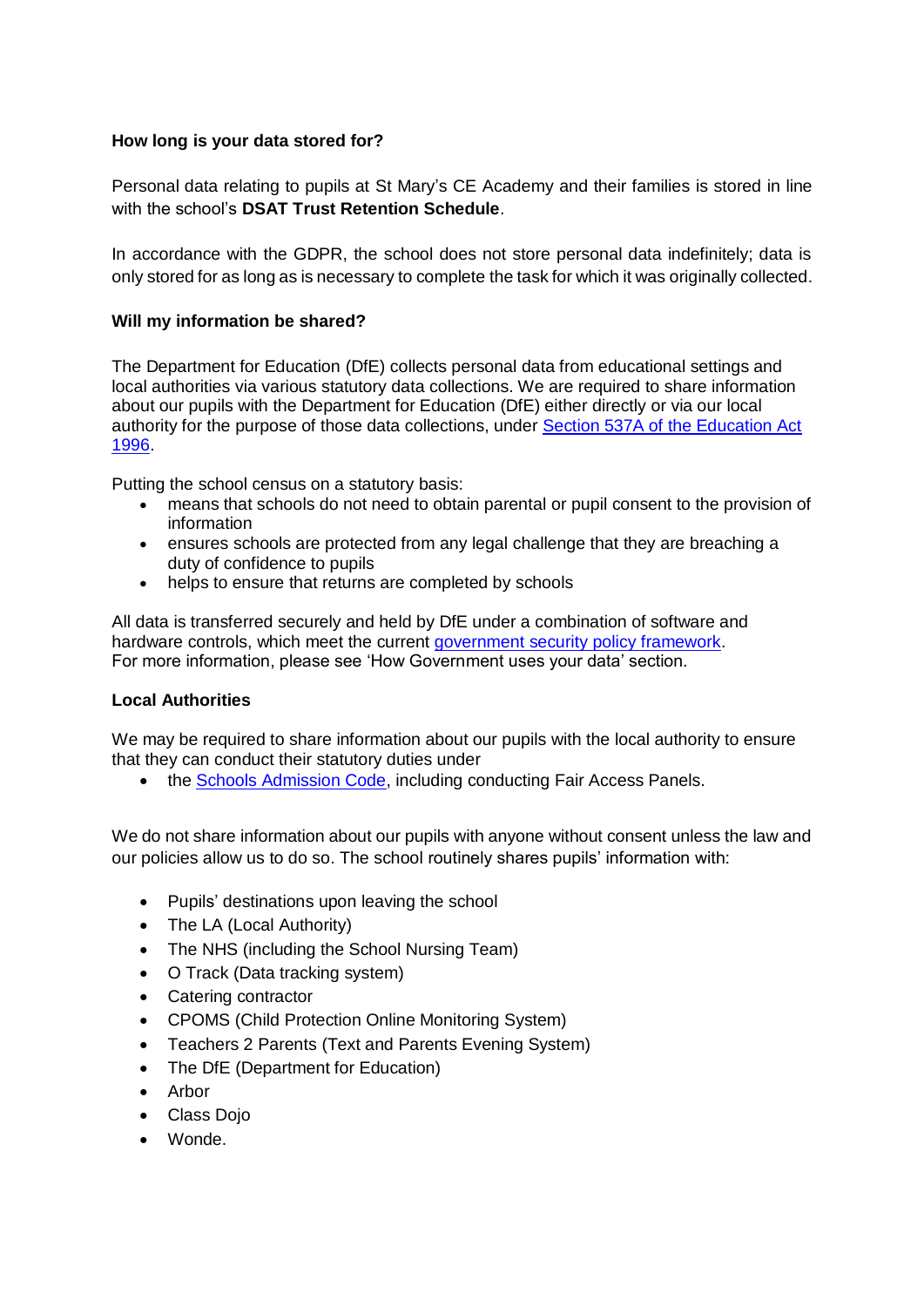The information that we share with these parties includes the following:

- Personal information e.g. names, pupil telephone numbers, email addresses and postal addresses.
- Characteristics e.g. ethnicity, languages spoken at home, nationality, country of birth and free school meal eligibility.
- Attendance information e.g. number of absences and reasons for absence.
- Assessment information e.g. national curriculum assessment results, PE and Maths **Tracking**
- Relevant medical information.
- Information relating to SEND
- Behavioural information e.g. number of temporary exclusions.
- Levels of attainment (O-track).
- Updates on Early Years Development

### **What are your rights?**

Parents and pupils have the following rights in relation to the processing of their personal data.

You have the right to:

- Be informed about how St Mary's CE Academy uses your personal data.
- Request access to the personal data that St Mary's CE Academy holds.
- Request that your personal data is amended if it is inaccurate or incomplete.
- Request that your personal data is erased where there is no compelling reason for its continued processing.
- Request that the processing of your data is restricted.
- Object to your personal data being processed.

Where the processing of your data is based on your consent, you have the right to withdraw this consent at any time.

#### **Requesting access to your personal data**

Under GDPR, parents and pupils have the right to request access to information about them that we hold. To make a request for your personal information, or be given access to your child's educational record, contact **Clare Sturman (DPO) or the school directly.**

If you have a concern about the way we are collecting or using your personal data, you should raise your concern with us in the first instance or directly to the Information Commissioner's Office at<https://ico.org.uk/concerns/>

### **Where can you find out more information?**

If you would like to find out more information about how we and/or the DfE collect, use and store your personal data, please visit the following websites: DSAT - https://www.dsat.education/policies St Mary's CE Academy - **https://www.st-marys.sheffield.sch.uk/policies-and-documents**